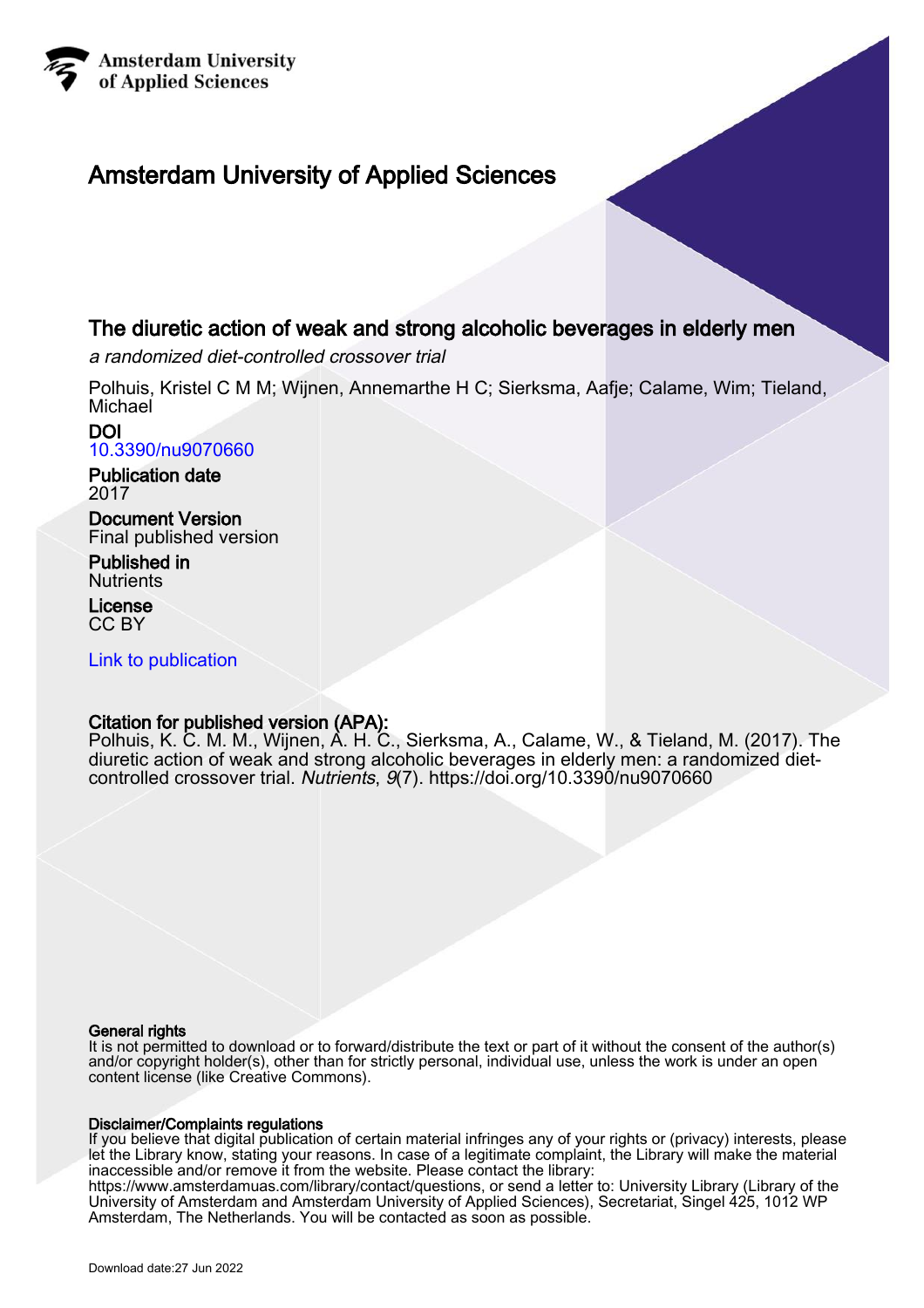

*Article*

# **MDP**

# **The Diuretic Action of Weak and Strong Alcoholic Beverages in Elderly Men: A Randomized Diet-Controlled Crossover Trial**

**Kristel C. M. M. Polhuis 1,2,\*, Annemarthe H. C. Wijnen <sup>1</sup> , Aafje Sierksma <sup>1</sup> , Wim Calame <sup>3</sup> and Michael Tieland 4,5**

- <sup>1</sup> The Dutch Beer Institute, Wageningen 6701, The Netherlands; wijnen@kennisinstituutbier.nl (A.H.C.W.); sierksma@kennisinstituutbier.nl (A.S.)
- <sup>2</sup> Division of Health and Society, Wageningen University, Wageningen 6706, The Netherlands<br><sup>3</sup> Statistical BM 2241 MN Wassensor, The Netherlands weselong@kamplanet.pl
- <sup>3</sup> StatistiCal B.V., 2241 MN Wassenaar, The Netherlands; w.calame@kpnplanet.nl
- <sup>4</sup> Faculty of Sports and Nutrition, Amsterdam University of applied sciences, Amsterdam 1097, The Netherlands; m.tieland@hva.nl
- <sup>5</sup> Division of Human Nutrition, Wageningen University, Wageningen 6700, The Netherlands
- **\*** Correspondence: kristel.polhuis@wur.nl; Tel.: +31-317-750-620

Received: 10 May 2017; Accepted: 23 June 2017; Published: 28 June 2017

**Abstract:** With ageing, there is a greater risk of dehydration. This study investigated the diuretic effect of alcoholic beverages varying in alcohol concentration in elderly men. Three alcoholic beverages (beer (AB), wine (AW), and spirits (S)) and their non-alcoholic counterparts (non-alcoholic beer (NAB), non-alcoholic wine (NAW), and water (W)) were tested in a diet-controlled randomized crossover trial. For the alcoholic beverages, alcohol intake equaled a moderate amount of 30 g. An equal volume of beverage was given for the non-alcoholic counterpart. After consumption, the urine output was collected every hour for 4 h and the total 24 h urine output was measured. AW and S resulted in a higher cumulative urine output compared to NAW and W during the first 4 h (effect size: 0.25 mL  $p < 0.003$ , effect size: 0.18 mL,  $p < 0.001$ , respectively), but not after the 24h urine collection ( $p > 0.40$ , *p* > 0.10). AB and NAB did not differ at any time point (effect size: −0.02 mL *p* > 0.70). For urine osmolality, and the sodium and potassium concentration, the findings were in line. In conclusion, only moderate amounts of stronger alcoholic beverages, such as wine and spirits, resulted in a short and small diuretic effect in elderly men.

**Keywords:** hydration; dehydration; moderate alcohol consumption; beer; wine; spirits

#### **1. Introduction**

The ageing population is increasing rapidly: by 2030, more than 25% of the population in Europe and Northern America will be over the age of 60 [\[1\]](#page-12-0). Older adults are at a greater risk of dehydration due to a lack of thirst, changes in body mass, changes in the water and sodium balance of the body, and a declining renal function  $[2,3]$  $[2,3]$ . With ageing, the risk of chronic disease increases, which may subsequently increase the intake of different sorts of medication. Polypharmacy may also influence hydration status [\[3\]](#page-12-2). Dehydration is associated with poor health outcomes. It may increase the risk of thromboembolic complications, infectious diseases, and obstipation [\[2](#page-12-1)[,4\]](#page-12-3). Furthermore, a chronic low water intake may be associated with urolithiasis [\[5,](#page-12-4)[6\]](#page-12-5).

A large proportion of the elderly consume alcohol in moderation (i.e., two to three drinks per day) [\[7\]](#page-12-6). Alcohol consumption is known to increase the urine output, which could interfere with normal hydration [\[8\]](#page-12-7). Therefore, some institutions recommend in their guidelines on hydration not to drink strong alcoholic beverages, especially in the case of elderly people [\[9,](#page-12-8)[10\]](#page-12-9).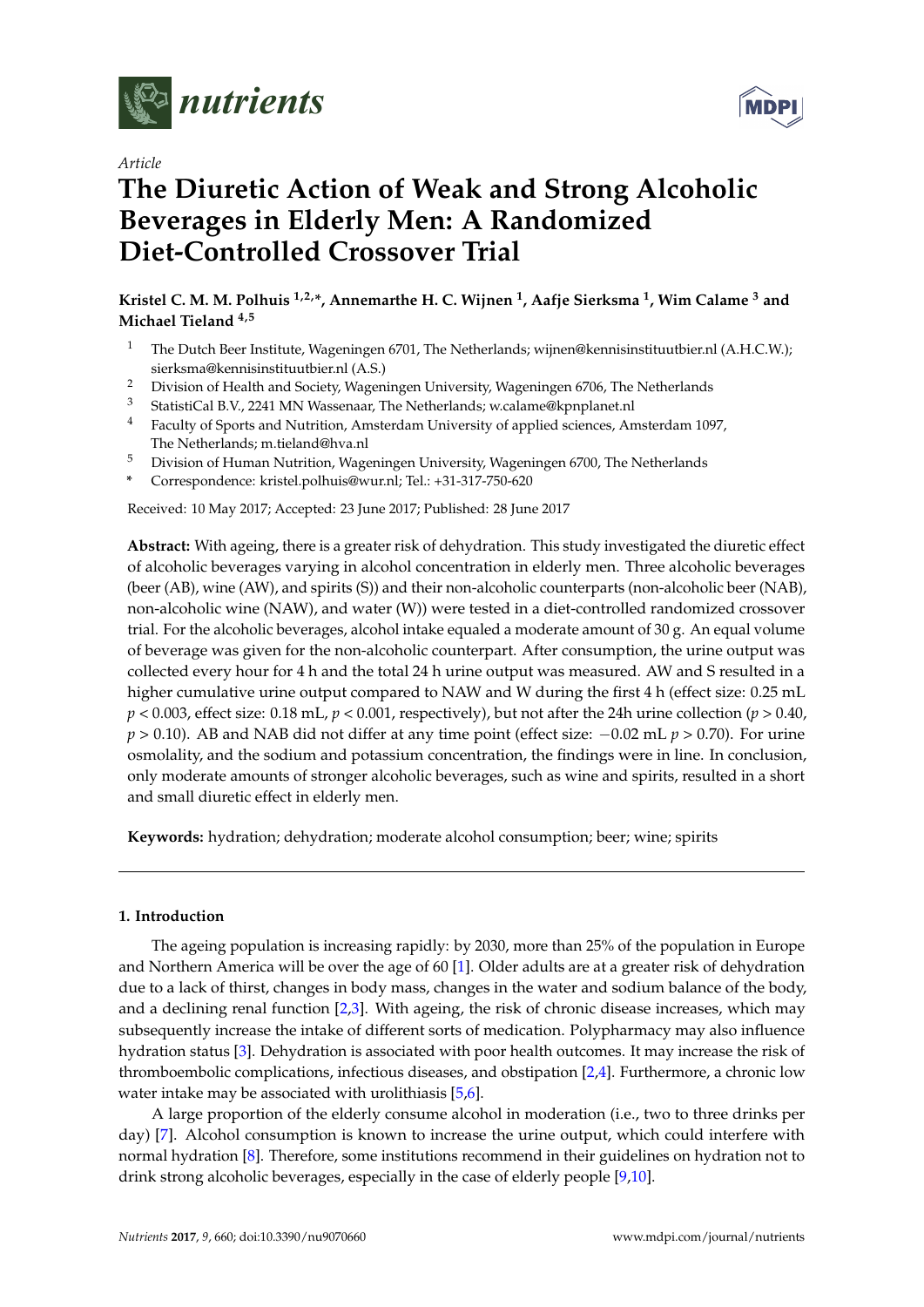However, no consistent theory exists on the extent of diuresis due to alcohol consumption. A study in rats from 1968 has shown that the diuretic response to alcohol is directly related to alcoholic concentration [\[11\]](#page-12-10). This would suggest that strong (distilled) alcoholic beverages may provoke more dehydration than weak alcoholic beverages. On the other hand, Eggleton concluded in 1942 that an additional 100 mL of urine would be produced for each 10 g of alcohol ingested, though this estimate is based on the data of only one subject, and the alcohol concentration is not mentioned [\[12\]](#page-12-11). The US Institute of Medicine concluded in 2005 [\[13\]](#page-13-0) that the effect of alcohol consumption on increasing urine secretion is transient, and would not result in appreciable fluid losses. This seems to be supported by a recent study on the beverage hydration index [\[14\]](#page-13-1). According to this study, there were no differences in the cumulative urine output between lager and still-water up to 4 h after consumption. Only a few studies investigated the effect of stronger alcoholic beverages on hydration status in humans and these suggest that strong (distilled) alcoholic beverages might provoke dehydration [\[15\]](#page-13-2). Nevertheless, experimental studies on the diuretic effects of alcohol in the elderly are lacking.

Therefore, the aim of the current study is to examine the diuretic effect of moderate amounts of commercially available weak and strong alcoholic beverages and their non-alcoholic counterparts in elderly men in a normal-life situation. To the best of our knowledge, this is the first study to investigate the net difference in the urine output between beverages varying in alcohol concentration. The outcomes are important for health communication purposes, specifically towards the elderly, who are at an increased risk of dehydration.

#### **2. Materials and Methods**

#### *2.1. Participants*

In total, 20 Dutch men (60–75 years of age) participated in this study (Figure [1\)](#page-3-0). They were recruited in and around Wageningen. The volunteers received information about the study by verbal briefing and in writing. Thereafter, renal function was assessed via measures of plasma creatinine and serum urea levels (normal levels defined as 60–110 mmol/L for creatinine and 2.5–6.4 mmol/L for urea). The volunteers also filled out a screening questionnaire to assess whether they met the inclusion criteria: the occasional consumption of alcoholic beverages (<21 standard alcoholic drinks (10 g of alcohol per drink) per week), no (family) history of alcoholism, and no use of drugs or medication that could interfere with diuresis. When volunteers fulfilled the inclusion criteria and had normal blood levels of creatinine and urea, they were found eligible to participate in the study. All participants gave their informed consent for inclusion before they participated in the study. The study was conducted in accordance with the Declaration of Helsinki, and the protocol was approved by the Medical Ethical Committee of Wageningen University (ethical approval code: NL49923.081.14).

#### *2.2. Sample Size Calculation*

In total, 13 participants were needed to detect any differences between groups, applying a two-sided evaluation with an alpha of 0.05, a power of 0.80, and an effect size of 1.67 mL. This was based on a previous cross-over hydration study [\[8\]](#page-12-7) in which the cumulative urine output after beer consumption was compared to the cumulative urine output with non-alcoholic beer up to 4 h after ingestion. However, in the present study, a lower amount of alcohol is tested, and the period of urine collection is longer (24 h). Therefore, we decided to increase the sample size to 20 participants.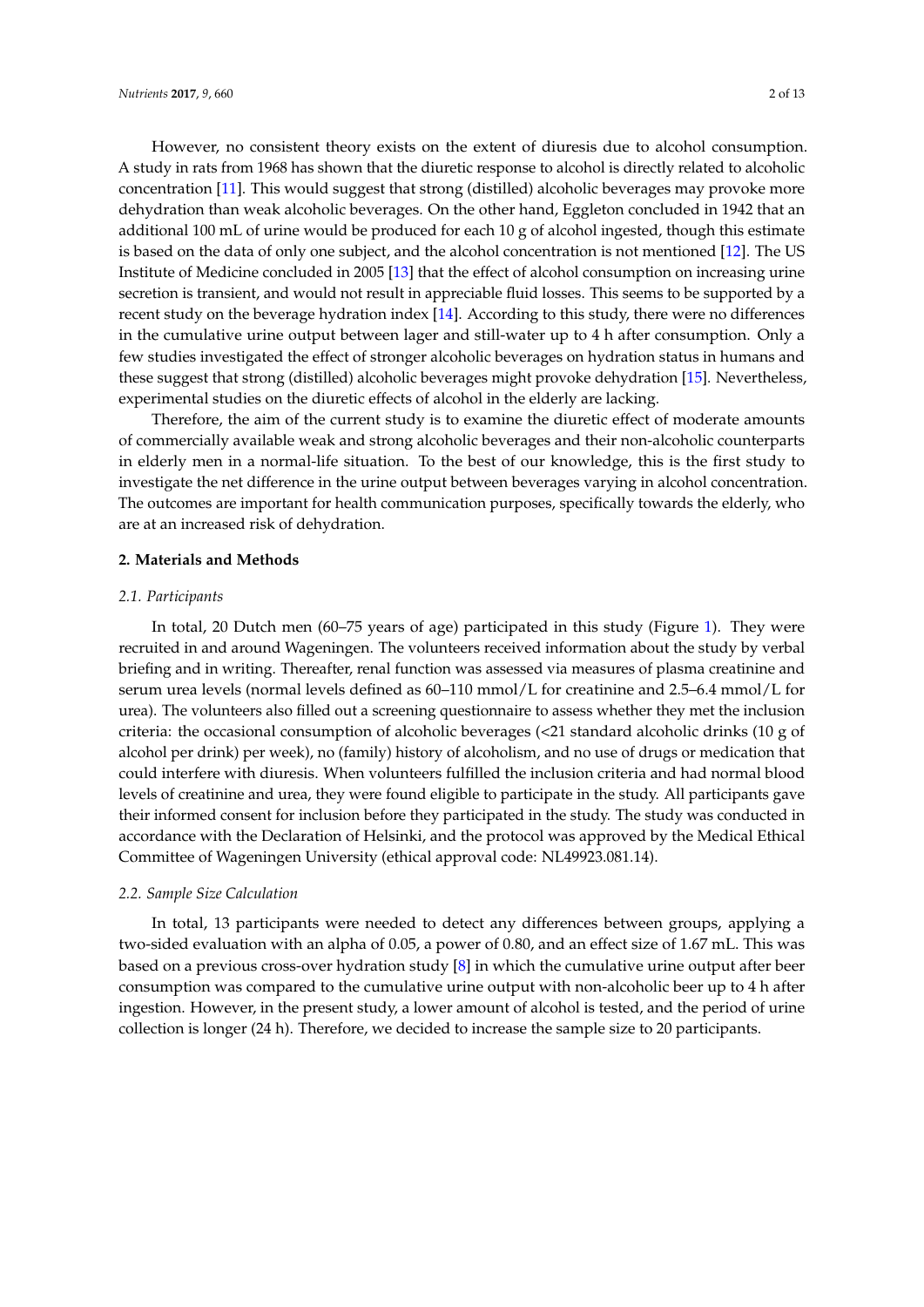<span id="page-3-0"></span>

**Figure 1.** Participant flow through the study. AB: alcoholic beer. NAB: non-alcoholic beer. AW: **Figure 1.** Participant flow through the study. AB: alcoholic beer. NAB: non-alcoholic beer. AW: alcoholic wine. NAW: non-alcoholic wine. S: spirits. W: water. alcoholic wine. NAW: non-alcoholic wine. S: spirits. W: water.

### *2.3. Study Design 2.3. Study Design*

The participants entered a randomized diet-controlled crossover trial consisting of six The participants entered a randomized diet-controlled crossover trial consisting of six interventions, and a preliminary screening visit. During the interventions, they were randomly interventions, and a preliminary screening visit. During the interventions, they were randomly exposed to: beer (AB) (Amstel® pilsner, Heineken, Zoeterwoude, The Netherlands); non-alcoholic exposed to: beer (AB) (Amstel® pilsner, Heineken, Zoeterwoude, The Netherlands); non-alcoholic beer (NAB) (Amstel® 0.0, Heineken, Zoeterwoude, The Netherlands); red wine (AW) (AH Merlot, beer (NAB) (Amstel® 0.0, Heineken, Zoeterwoude, The Netherlands); red wine (AW) (AH Merlot, Albert Heijn, Zaandam, The Netherlands); non-alcoholic red wine (NAW) (AH non-alcoholic Albert Heijn, Zaandam, The Netherlands); non-alcoholic red wine (NAW) (AH non-alcoholic Merlot, Albert Heijn, Zaandam, The Netherlands); spirits (S) (Bols jenever, Lucas Bols N.V., Amsterdam, The Netherlands); or (tap) water (W). Each intervention was separated by a period of at least seven days. The nutritional composition of the beverages is shown in Table [1.](#page-4-0) An amount equal to 30 g of alcohol was supplied during the AB, AW, and S trials. The WHO defines acceptable levels of drinking for men as  $\leq 30$  g alcohol per day [\[16\]](#page-13-3). An equal volume of beverage was given for the non-alcoholic counterpart. non-alcoholic counterpart.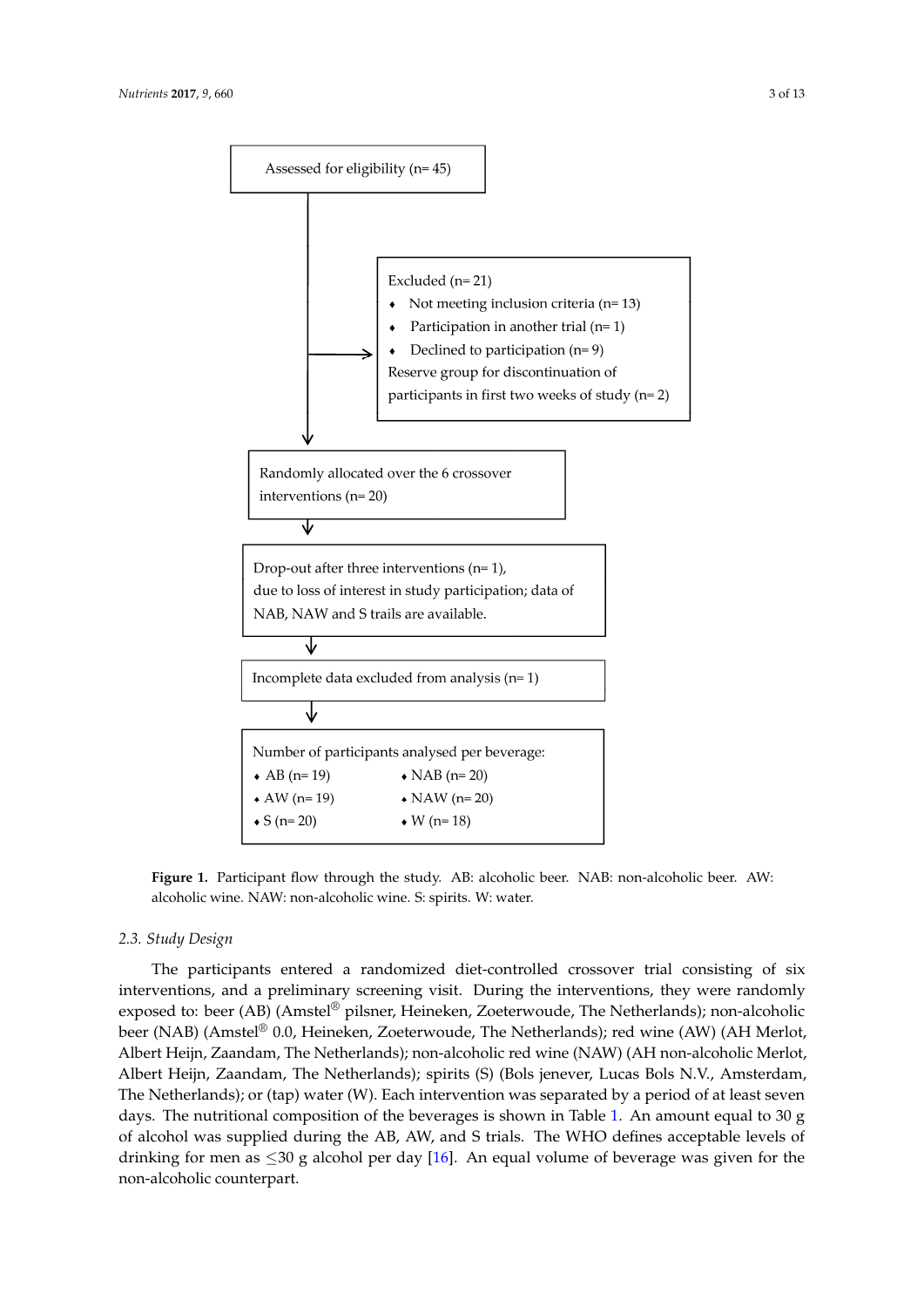<span id="page-4-0"></span>

| <b>Beverage</b>          | Energy $(kJ)^1$ | Carbohydrates $(g)^1$ | Sodium<br>(mmol/L) | Alcohol $\frac{8}{3}$ aby <sup>2</sup> ) |
|--------------------------|-----------------|-----------------------|--------------------|------------------------------------------|
| Alcoholic Beer (AB)      | 170             |                       | 1.1                | 5.0                                      |
| Non-Alcoholic Beer (NAB) | 101             | h                     | 1.3                | 0.0                                      |
| Alcoholic Wine (AW)      | 79              | 0.2                   | 0.0                | 13.5                                     |
| Non-Alcoholic Wine (NAW) | 75              | 4.5                   | 0.0                | 0.0                                      |
| Spirits (S)              | 194             | 0.0                   | 0.0                | 35.0                                     |
| Water (W)                |                 |                       | 0.8                | 0.0                                      |

**Table 1.** Nutritional composition of the test beverages.

<sup>1</sup> Presented as 100 g of product; <sup>2</sup> abv = alcohol by volume.

#### *2.4. Study Protocol*

The participants were asked to maintain their normal dietary habits and exercise pattern and to refrain from alcoholic beverages and caffeinated drinks or foods, including tea, coffee, and chocolate, after 6 PM the day before each of the six trial days. They were, however, instructed to drink a 500 mL bottle of water on that evening to assure a similar hydration state before each intervention. On each trial day, a standard total diet was supplied to exclude dietary confounding, and to have control over the total fluid intake (2.5 L fluid in total, of which 1.5 L is from drinks). The provided diet had three different levels of energy intake per trial day, depending on the body weight of the subjects (Table [2\)](#page-4-1). The participants were not allowed to eat or drink anything but the food supplied. Deviations from the protocol, adverse effects, and other details on lifestyle and wellbeing were registered by the participants in the diary that they received at the start of the study. During each test session, participants collected their urine for 24 h, starting after the first-morning urine sample. The participants consumed all foods and drinks at home, except for lunch, which was served at Wageningen University. The participants were asked to use the same mode of transportation to the research facilities and back home each trial day. After arriving at the research facilities, the same lunch was served every trial day and consisted of lasagna (NV FreshMeals SA, Waarschoot, Belgium). During lunch, the test beverages were consumed (on top of the standard daily 2.5 L fluid intake). Each beverage was consumed in three equal portions during the first half hour of lunch (AB or NAB: 250 mL per portion; AW or NAW: 93 mL per portion; S or W: 36 mL per portion). The room temperature was kept constant. The participants were not blinded for treatment because taste and color differences were apparent with these beverages. Only commercially available beverages were used in this study. After lunch  $(t = 0 h)$ , the participants remained rested (seated activities: working, reading) for a 4 h observation phase. At the end of each hour, the urine output was collected (*t* = 1, 2, 3, 4 h in the observation phase). At the end of the observation phase (4 h), the participants that consumed an alcoholic beverage took a breath test. The Breath Alcohol Content (BrAC) was measured (measure range: 0 to 500 BrAC %, Alcotest 6510, Dräger Safety AG & Co KGaA, Lübeck, Germany) to verify if they could go home safely (when BrAC was ≤0.22 mg L<sup>-1</sup> of expired air). At home, the participants continued to collect urine until the next morning. During this period, participants could void whenever they needed to. Dietary control was not monitored at home. Participants were asked to report deviations from the instructed diet.

<span id="page-4-1"></span>

| Diet A $(n = 5)$ | Diet B $(n = 6)$ | Diet C $(n = 9)$ |
|------------------|------------------|------------------|
| 7750             | 8628             | 9374             |
| 56.1             | 76.7             | 86               |
| 66.8             | 90.2             | 98.8             |
| 254.7            | 236.1            | 249.8            |
| 19.3             | 19.4             | 21.8             |
| 2202             | 2622             | 2955             |
|                  |                  |                  |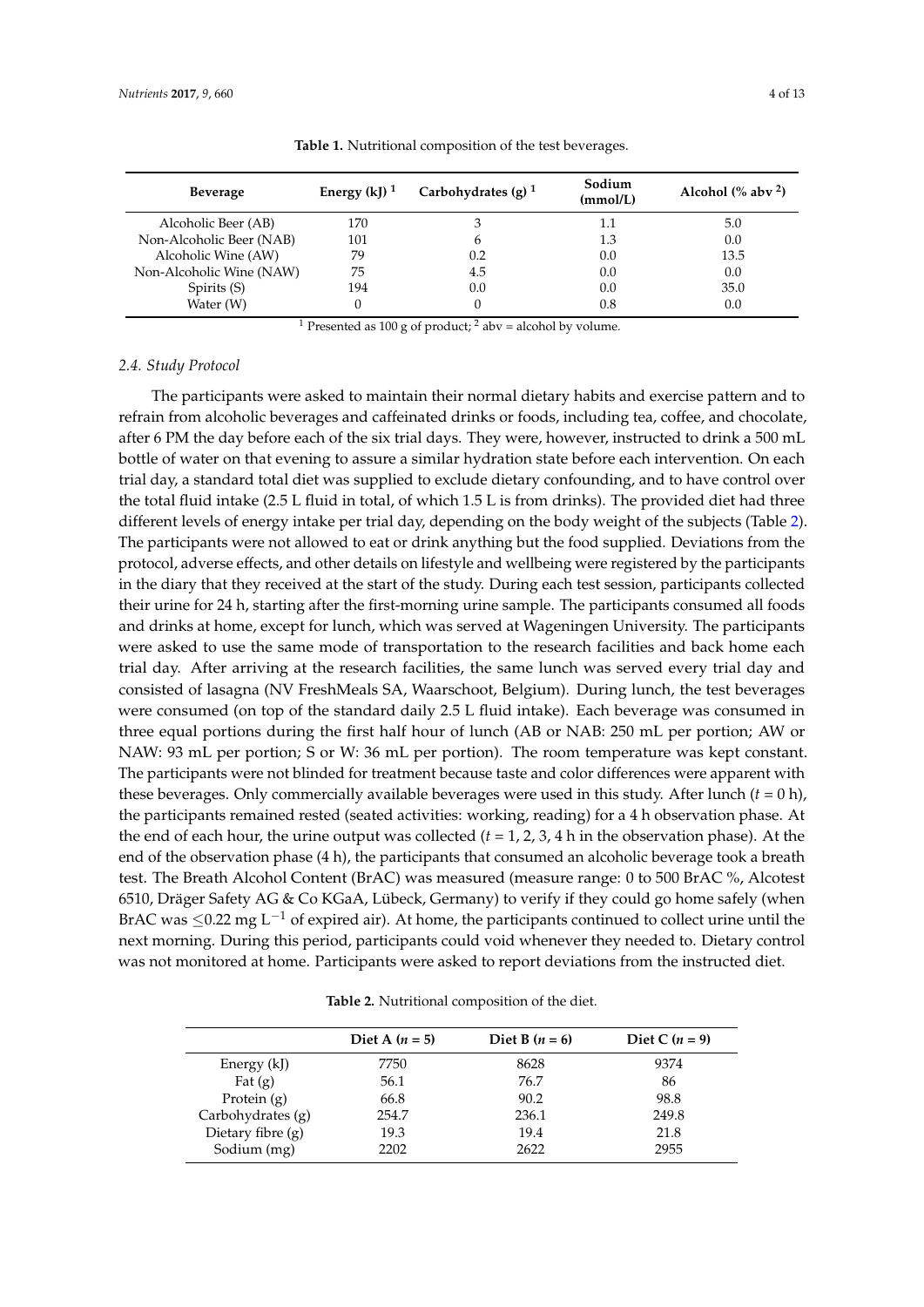#### *2.5. Randomization*

An independent scientist who was not involved in the study took care of the randomization of the participants and treatment allocation. Block randomization was performed with SAS, v9.3 (Cary, NC, USA). We stratified the data by the sequence of the beverage. No confounding factors were taking into account in the randomization because all participants received all beverages. No period nor carry-over effect was expected.

#### *2.6. Study Outcome*

The main study outcome was the difference in the cumulative urine output over both 4 h and 24 h between the three alcoholic beverages and their non-alcoholic counterparts (AB vs. NAB, AW vs. NAW, S vs. W), and the differences in urine output among the different types of alcoholic beverages (∆BEER: AB minus NA, ∆WINE: AW minus NAW, ∆SPIRIT: S minus W). Secondary outcomes were differences in urinary osmolality, and urine sodium and potassium concentration.

#### *2.7. Urine Collection and Analysis*

All urine samples were accurately weighed to the nearest gram on a calibrated scale (Sartorius 1203 MP, Sartorius AG, Göttingen, Germany). An aliquot (5 mL) from each time-point was stored at −20 ◦C until further analysis. Urine osmolality was measured using freezing-point depression (Osmomat 030, automatic cryoscopic osmometer, Gonotec, Berlin, Germany). Sodium and potassium concentrations were measured by V-Lyte IMT (Dimension Vista® 1500, Siemens Healthcare Global, Erlangen, Germany).

#### *2.8. Statistical Analysis*

Data were checked for normality by applying the Shapiro-Wilk test and were presented as the mean  $\pm$  standard deviation ( $\pm$ SD) when normally distributed. Baseline differences in body mass and baseline urine osmolality between the trials were assessed with One-way Repeated Measures Analysis of Variance (ANOVA). Stepwise non-linear General Estimating Equations (GEE) applying repeated measures were used to identify the overall differences in the cumulative urine output, osmolality, sodium, and potassium, as well as the paired differences in the cumulative urine output between AB and NAB, AW and NAW, and S and W over time between the various beverages. The same statistical technique was used to determine at which time points the differences in urine output, osmolality, sodium, and potassium were significantly different between the various beverages. Outcomes were adjusted for confounders: baseline value, age, gender, and BMI. Time was included as both a linear and non-linear parameter. With respect to the paired differences in the cumulative urine output between AB and NAB, AW and NAW, and S and W, the non-absolute difference was applied as a dependent parameter, showing both a positive and negative outcome.

All statistical analyses were carried out using Stata, version 12 (StataCorp, College Station, TX, USA) and GraphPad Prism version 6 (La Jolla, CA, USA). Graphics were performed using GraphPad Prism. A *p*-value below 0.05 was considered statistically significant.

#### **3. Results**

#### *3.1. Participants*

In total, we screened 46 men and included 20 men, of which one withdrew from the study because of a treatment-unrelated cause (Figure [1\)](#page-3-0). Participant characteristics are displayed in Table [3.](#page-6-0) The median age was 69 (65, 75) years. Body mass averaged 77.7  $\pm$  9.9 kg/body weight and did not differ over the trials ( $F = 1.468$ ,  $p > 0.20$ ). The participants had a similar state of hydration at the beginning of each test session: AB: 334 ± 121 mOsmol/kg, NAB: 434 ± 195 mOsmol/kg, AW: 364 ± 135 mOsmol/kg, NAW: 394 ± 141 mOsmol/kg, S: 414 ± 168 mOsmol/kg, and W: 404 ± 163 mOsmol/kg (*F* = 2.403, *p* > 0.07).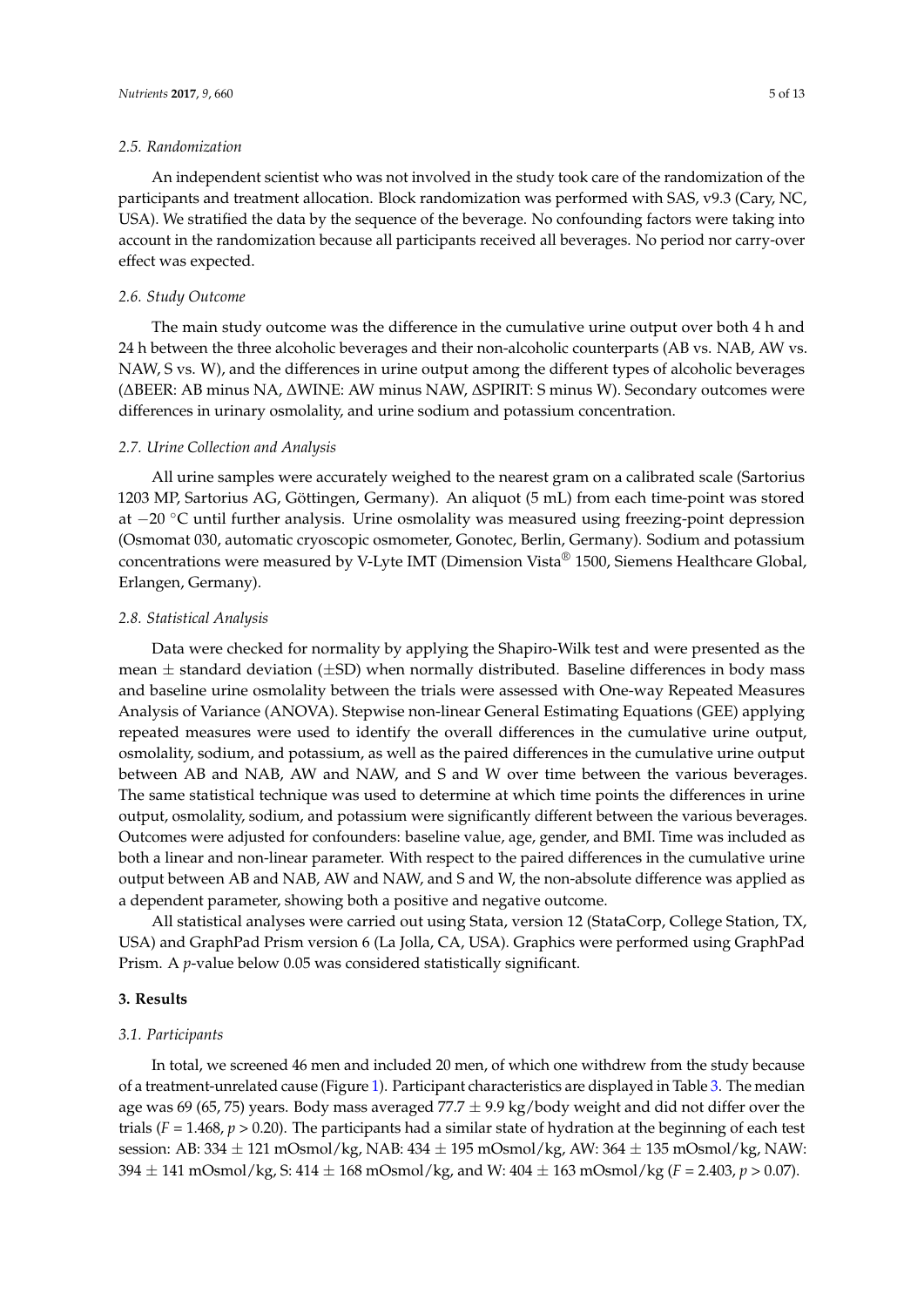<span id="page-6-0"></span>

|                                     | TUDIC 9. DUBLING CHAIRCRIBHCB.                 |
|-------------------------------------|------------------------------------------------|
| <b>Characteristics</b>              | Mean $\pm$ Standard Deviation ( <i>n</i> = 20) |
| Age (year)                          | 69 (65, 75) <sup>1</sup>                       |
| Weight (kg)                         | $77.1 + 9.8$                                   |
| Body Mass Index ( $\text{kg/m}^2$ ) | $25.1 + 2.2$                                   |
| Creatinine blood levels (mmol/L)    | $84.8 \pm 8.7$                                 |
| Urea $(mmol/L)$                     | $6.4 + 1.2$                                    |

**Table 3.** Baseline characteristics.

<sup>1</sup> Median (minium, maximum). 1 Median (minium, maximum).

#### *3.2. Urine Output 3.2. Urine Output*

3.2.1. Differences between the Alcoholic Beverages and Their Non-Alcoholic Counterparts 3.2.1. Differences between the Alcoholic Beverages and Their Non-Alcoholic Counterparts

Figure 2 displays the relative change in the cumulative urine output per trial over the first 4 h. Fig[ure](#page-6-1) 2 displays the relative change in the cumulative urine output per trial over the first 4 h. Ta[ble](#page-7-0)  $4$  shows the relative change in the cumulative urine output over the first  $4$  h and over a total of 24 h. During the first 4 h, significant differences were present between AW and NAW (effect size: 24 h. During the first 4 h, significant differences were present between AW and NAW (effect size: 0.25 mL,  $p <$  0.03), and between S and W (effect size: 0.18 mL,  $p <$  0.001). AW resulted in a significantly higher cumulative urine output compared to NAW from 2 h onwards (*p* < 0.003). S increased the urine output compared to W from 2 h onwards ( $p < 0.003$ ). The cumulative urine output between AB and NAB did not significantly differ at any time point ( $p > 0.70$ ), but was significantly higher than the other beverages at all time points (*p* < 0.005). At 24 h, no significant differences were found between the alcoholic and non-alcoholic variants (AB vs. NAB:  $p > 0.50$ ; AW vs. NAW:  $p > 0.40$ ; S vs. W:  $p > 0.10$ ). Time, in either a linear or quadratic configuration, was always a significant confounder over the total  $24 \text{ h period } (p < 0.001).$ 

<span id="page-6-1"></span>

**Figure 2.** Cumulative urine output over the first 4 h (mean  $\pm$  standard error of the mean (SEM);  $n \ge 18$ ). \* Significant difference (determined via stepwise General Estimating Equations (GEE) with time as  $\cdot$ between parameter) between TW and N*AW*;  $p \sim 0.003$ , and the directive (determined via as independent parameter) between S and W; *p* < 0.003. stepwise GEE with time as independent parameter) between S and W; *p* < 0.003.independent parameter) between AW and NAW; *p* < 0.003; \*\* Significant difference (determined via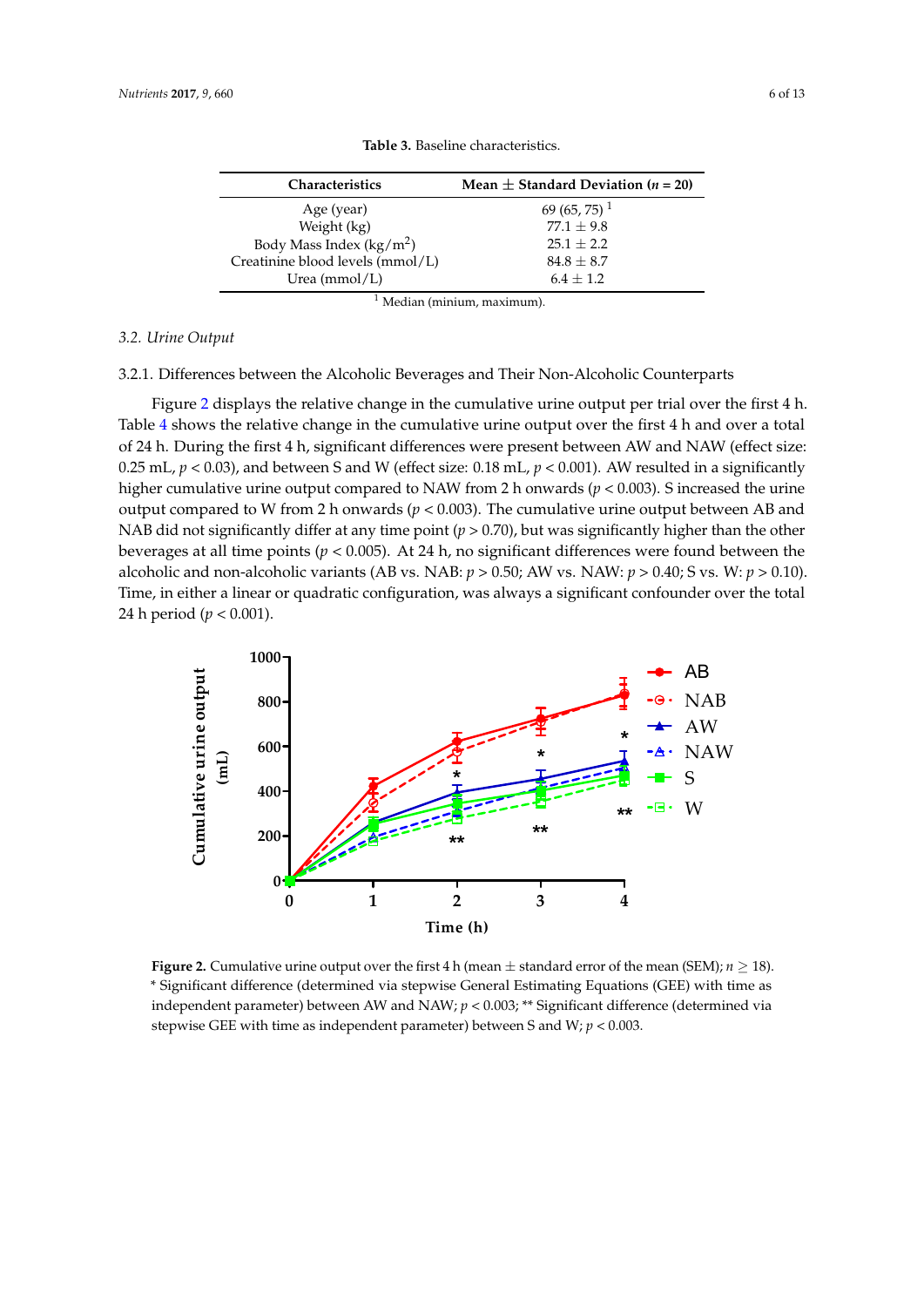| Cumulative Urine Output (mL)   |                |                |                            | Difference in Cumulative Urine Output (mL) |                            |                |                             |                                |                                |
|--------------------------------|----------------|----------------|----------------------------|--------------------------------------------|----------------------------|----------------|-----------------------------|--------------------------------|--------------------------------|
| <b>Hours after Consumption</b> | $AB (n = 19)$  | NAB (n > 19)   | AW $(n = 19)$              | NAW $(n = 20)$                             | $S(n = 20)$                | $W(n = 18)$    | $\triangle$ BEER $(n = 19)$ | $\Delta$ WINE ( <i>n</i> = 19) | $\triangle$ SPIRITS $(n = 18)$ |
|                                | $0 \pm 0.00$   | $0\pm 0$       | $0\pm 0$                   | $0\pm 0$                                   | $0\pm 0$                   | $0\pm 0$       | $0\pm 0$                    | $0\pm 0$                       | $0 \pm 0$                      |
|                                | $423 \pm 146$  | $347 \pm 179$  | $260 \pm 100$              | $194 \pm 81$                               | $253 \pm 135$              | $177 \pm 74$   | $73 \pm 191$                | $71 \pm 119$                   | $81 \pm 150$                   |
|                                | $622 \pm 170$  | $576 \pm 219$  | $394 \pm 139$ <sup>1</sup> | $310 \pm 96$ <sup>1</sup>                  | $345 \pm 162^2$            | $277 + 92^2$   | $28 \pm 200$                | $88 \pm 158$                   | $74 \pm 146$                   |
|                                | $725 \pm 201$  | $710 \pm 268$  | $455 \pm 170^{\,1}$        | $414 + 119$ <sup>1</sup>                   | $403 + 180^{2}$            | $353 + 113^2$  | $-11 \pm 243$               | $40 \pm 172$                   | $57 \pm 157$                   |
|                                | $829 \pm 217$  | $836 \pm 316$  | $536 \pm 192$ <sup>1</sup> | $504 \pm 130^{\{1\}}$                      | $471 \pm 189$ <sup>2</sup> | $450 + 114^2$  | $-45 \pm 276$               | $35 \pm 193$                   | $31 \pm 149$                   |
| 24                             | $2459 \pm 252$ | $2435 \pm 660$ | $2028 \pm 252$             | $2163 \pm 297$                             | $1846 \pm 276$             | $1918 \pm 470$ | $-118 \pm 356$              | $-110 \pm 340$                 | $-75 \pm 589$                  |

Table 4. Cumulative urine output in mL per beverage (AB, NAB, AW, NAW, S, and W; mean ± standard deviation (SD)) and the difference (Δ) in cumulative urine output in mL among the different types of alcoholic beverages (∆BEER, ∆WINE, ∆SPIRITS; mean ± SD) over time.

<span id="page-7-0"></span><sup>1</sup> Significant difference (determined via stepwise GEE with time as independent parameter) between AW and S:  $p < 0.003$ ; <sup>2</sup> Significant difference (determined via stepwise GEE with time as independent parameter) between S and W:  $p < 0.003$ .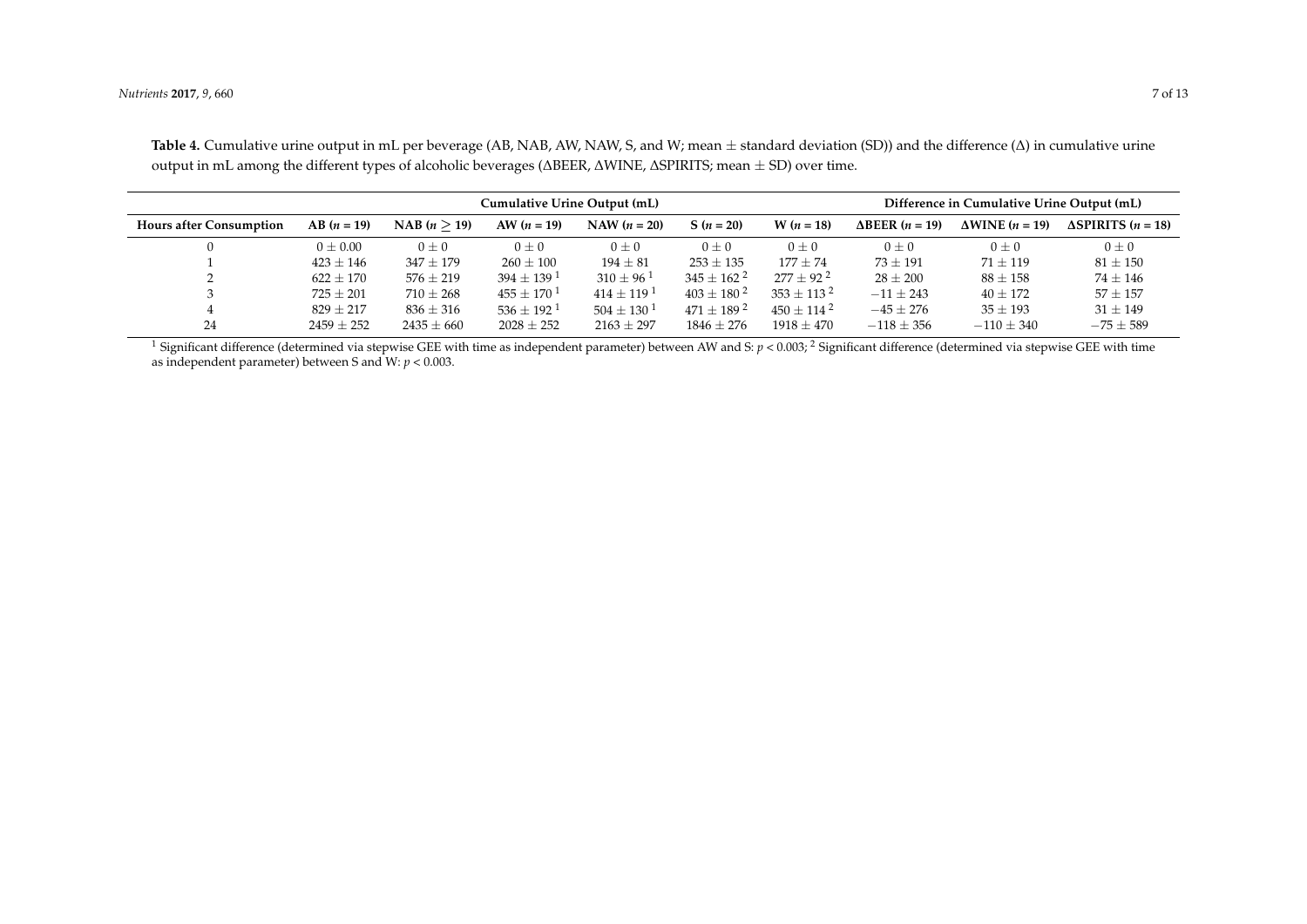#### 3.2.2. The Difference in Cumulative Urine Output among the Different Types of Alcoholic Beverages

Table [4](#page-7-0) displays the three delta's (∆BEER, ∆WINE, and ∆SPIRITS) of the difference in the cumulative urine output over time. ∆BEER (i.e., urine output AB minus urine output NAB) was not significantly different from ∆WINE (i.e., urine output AW minus urine output NAW) (*p* > 0.10) and ∆SPIRITS (i.e., urine output S minus urine output W) (*p* > 0.10). ∆WINE and ∆SPIRITS were also not significantly different ( $p > 0.80$ ).

#### *3.3. Urine Analysis*

#### 3.3.1. Urine Osmolality

Table [5](#page-9-0) displays the urine osmolality over time. In general, urine osmolality decreased during the first 2 h and increased thereafter. Except for NAB, the urine osmolality was higher than the baseline at 4 h. No significant differences were found between the alcoholic beverages and their non-alcoholic counterparts (AB vs. NAB: *p* > 0.10; AW vs. NAW: *p* > 0.07; S vs. W: *p* > 0.70). The difference between AW vs. NAW approached, but did not reach, significance. The time-dependency analysis shows that the urine osmolality of AW vs. NAW was only significant up to 3 h ( $p < 0.01$ ). The urine osmolality of AB and NAB was significantly lower than the other beverages at all time points (*p* < 0.01). At 24 h, no significant differences were found in urine osmolality between the alcoholic beverages and their non-alcoholic counterparts (AB vs. NAB: *p* > 0.20; AW vs. NAW: *p* > 0.20; S vs. W: *p* > 0.90). Time was a significant confounder over the total 24 h period (*p* < 0.001).

#### 3.3.2. Sodium Concentration

Table [5](#page-9-0) displays the urine sodium concentration over time. Except for NAW, the sodium concentration initially decreased at 1 h. Thereafter, the sodium concentration increased for all beverages. At 4 h, the sodium concentration of all beverages was higher than the baseline. A significant difference was found between one beverage and its non-alcoholic counterpart: AW and NAW (*p* < 0.001). The sodium concentration of AW and NAW significantly differed at all time points ( $p$  < 0.008). The sodium concentration of S and W was significantly different up to 2 h ( $p$  < 0.05). Sodium concentration was not significantly different for AB and NAB at any time point ( $p > 0.10$ ). At 24 h, the difference between AW and NAW was still significant (*p* < 0.001). The differences between AB and NAB and between S and W were not significant (both  $p > 0.10$ ). Time and the starting value were significant confounding factors (*p* < 0.001).

#### 3.3.3. Potassium Concentration

Table [5](#page-9-0) displays the urine potassium concentration over time. Except for AB, the potassium concentration is higher after 4 h compared to the baseline. Significant differences are found between two alcoholic beverages and their non-alcoholic counterparts: AW and NAW (*p* < 0.001) and S and W ( $p$  < 0.001). The differences were significant at all time points (AW and NAW:  $p$  < 0.003; S and W: *p* < 0.007). No difference was found between AB and NAB at any time point. (*p* > 0.80). At 24 h, the differences between AW and NAW, and between S and W, were still significant (AW vs. NAW: *p* < 0.001; S vs. W *p* < 0.001). Time and the starting value were significant confounders (*p* < 0.001).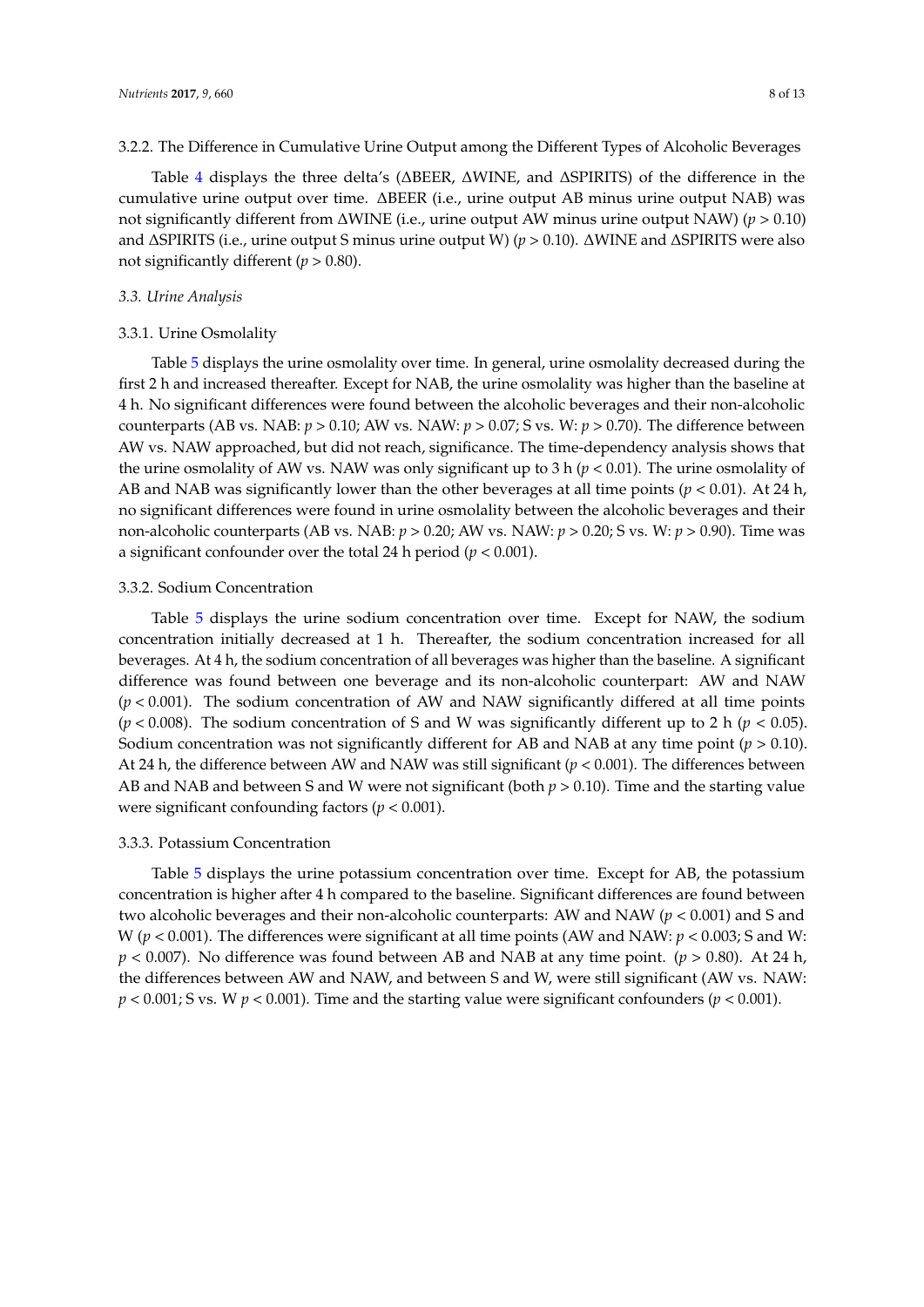|                              | <b>Hours after Consumption</b> | AB            | <b>NAB</b>    | AW                         | <b>NAW</b>                 | S               | W                |
|------------------------------|--------------------------------|---------------|---------------|----------------------------|----------------------------|-----------------|------------------|
| Urine Osmolality (mOsmol/kg) | Pre                            | $334 \pm 121$ | $434 \pm 195$ | $364 \pm 135$              | $394 \pm 141$              | $414 \pm 168$   | $404 \pm 163$    |
|                              |                                | $194 \pm 35$  | $184 \pm 51$  | $278 \pm 110^{1}$          | $542 \pm 255$ <sup>1</sup> | $279 \pm 158$   | $463 \pm 125$    |
|                              | 2                              | $319 \pm 139$ | $227 \pm 44$  | $475 \pm 259$ <sup>1</sup> | $537 \pm 219$ <sup>1</sup> | $520 \pm 256$   | $585 \pm 130$    |
|                              | 3                              | $447 \pm 228$ | $332 \pm 166$ | $585 \pm 322^{\,1}$        | $519 \pm 163$ <sup>1</sup> | $734 \pm 110$   | $616 \pm 73$     |
|                              |                                | $465 \pm 197$ | $411 \pm 183$ | $633 \pm 215$              | $533 \pm 124$              | $769 \pm 97$    | $452 \pm 137$    |
|                              | 24                             | $296 \pm 30$  | $278 \pm 11$  | $291 \pm 51$               | $266 \pm 19$               | $366 \pm 6$     | $323 \pm 228$    |
| Urine $Na^+$ (mmol/L)        | Pre                            | $52 \pm 24$   | $58 \pm 23$   | $52 \pm 24$                | $58\pm20$                  | $59 \pm 32$     | $58 \pm 27$      |
|                              |                                | $32 \pm 6$    | $32 \pm 13$   | $43 \pm 16^{2}$            | $62 \pm 26^{2}$            | $47 \pm 20^{3}$ | $58 \pm 29^{3}$  |
|                              | 2                              | $42 \pm 17$   | $38 \pm 14$   | $58 \pm 22^{2}$            | $77 \pm 25^{2}$            | $65 \pm 29^{3}$ | $767 \pm 37^{3}$ |
|                              | 3                              | $62 \pm 29$   | $53 \pm 21$   | $78 \pm 32^{2}$            | $82 \pm 17^{2}$            | $82 \pm 34$     | $84 \pm 38$      |
|                              |                                | $66 \pm 27$   | $66 \pm 26$   | $85 \pm 33^{2}$            | $93 \pm 20^{2}$            | $90 \pm 35$     | $89 \pm 31$      |
|                              | 24                             | $52 \pm 11$   | $51 \pm 8$    | $54 \pm 12^{2}$            | $55 \pm 14^{2}$            | $59 \pm 13$     | $56 \pm 12$      |
| Urine $K^+$ (mmol/L)         | Pre                            | $30 \pm 15$   | $41\pm21$     | $34 \pm 18$                | $31 \pm 14$                | $36 \pm 16$     | $38 \pm 19$      |
|                              |                                | $17 \pm 6$    | $23 \pm 14$   | $27 \pm 17^{4}$            | $45 \pm 23^{4}$            | $28 \pm 18^{5}$ | $47 \pm 18^{5}$  |
|                              | 2                              | $22 \pm 12$   | $26 \pm 10$   | $35 \pm 20^{4}$            | $55 \pm 18^{4}$            | $37 \pm 19^{5}$ | $54 \pm 20^{5}$  |
|                              | 3                              | $32 \pm 16$   | $36 \pm 16$   | $44 \pm 21^{4}$            | $55 \pm 19^{4}$            | $45 \pm 24^{5}$ | $56 \pm 18^{5}$  |
|                              | 4                              | $43 \pm 23$   | $39 \pm 17$   | $55 \pm 22^{4}$            | $53 \pm 17^{4}$            | $54 \pm 22^{5}$ | $54 \pm 21^{5}$  |
|                              | 24                             | $24 \pm 5$    | $22 \pm 5$    | $29 \pm 7^{4}$             | $22 \pm 9^4$               | $28 \pm 7^{5}$  | $23 \pm 5^{5}$   |

**Table 5.** Urine osmolality, sodium, and potassium values over time per trial (mean  $\pm$  SD; *n*  $\geq$  18).

<span id="page-9-0"></span><sup>1</sup> Significant different:  $p < 0.01$ ; <sup>2</sup> Significant different:  $p < 0.008$ ; <sup>3</sup> Significant different:  $p < 0.05$ ; <sup>4</sup> Significant different:  $p < 0.003$ ; <sup>5</sup> Significant different:  $p < 0.007$ .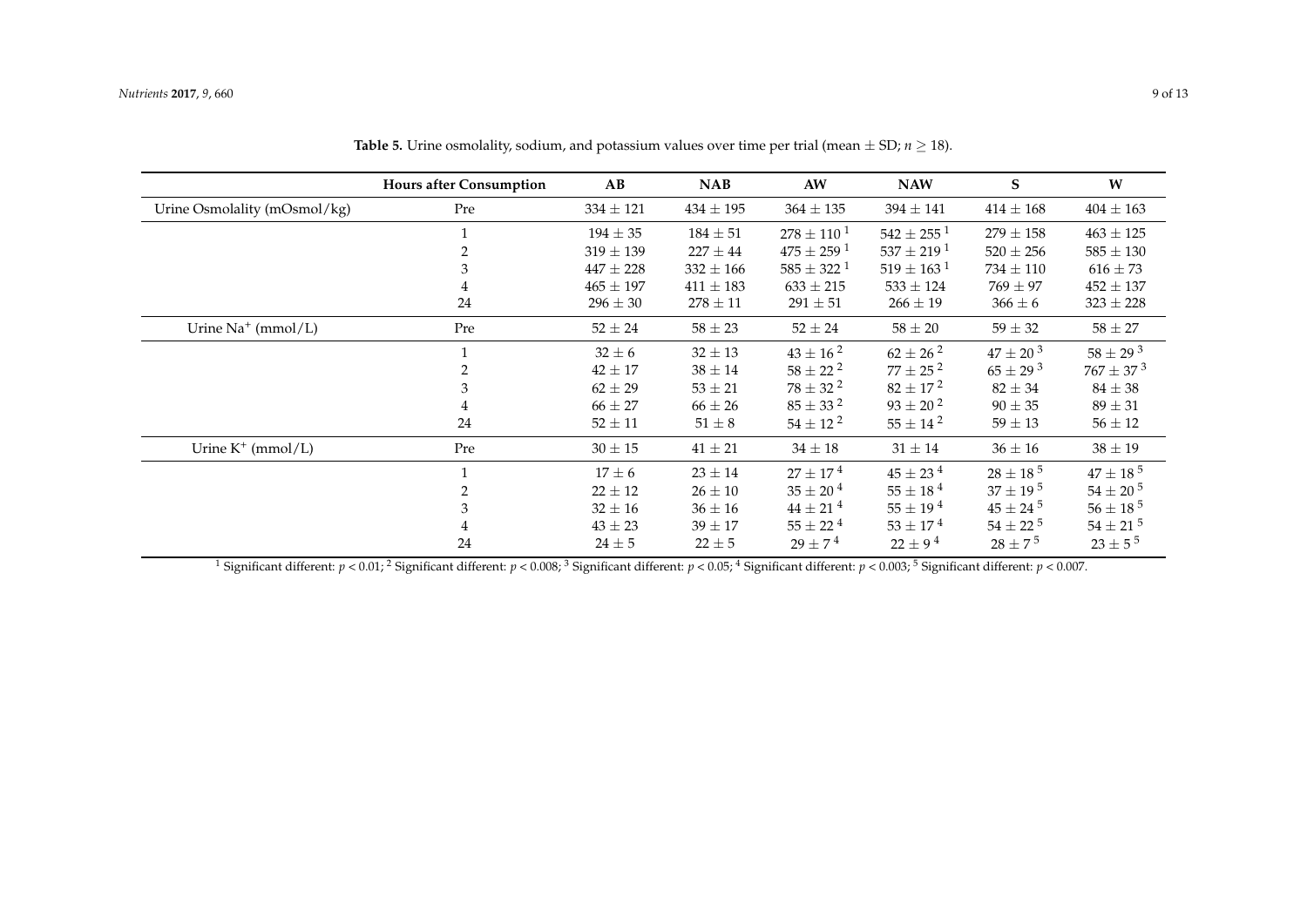#### **4. Discussion**

The present study is the first to test the diuretic effect of moderate amounts of weak and strong alcoholic beverages in euhydrated elderly men. The main finding of this study is that moderate amounts of stronger alcoholic beverages ( $\geq$ 13.5%; wine and distilled beverages) provoke a short-term and small diuretic effect, whereas weaker alcoholic beverages, such as beer (5%), do not. Significant differences in the cumulative urine output, osmolality, and sodium and potassium concentration were only present between AW and NAW, and between S and W, during the first 4 h after intake. No significant differences were found between AB and NAB for the urine output, osmolality, and sodium and potassium concentration at any time point. This may imply that the acute effect of alcohol on the cumulative urine output is directly dependent on the alcohol concentration and not on the net alcohol content.

Research in rats shows that the acute diuretic response to alcohol is related to the alcoholic concentration [\[11\]](#page-12-10). This result is also supported by human studies, which demonstrates that beer containing up to 2% alcohol does not influence fluid retention after exercise, but stronger beers (3–5%) do [\[17](#page-13-4)[–20\]](#page-13-5). In the present study, full-strength beer (5%) did not affect hydration, while in the aforementioned studies, the beers with an alcohol content >2% tended to impair rehydration. These contradictive findings can probably be explained by differences in the net amounts of alcohol that were used, and differences in the state of hydration of the subjects. In contrast to the large amounts of alcohol (ranging from 50–120 g alcohol) that was used in aforementioned studies, the present study aimed to reflect the normal-life situation of older adults and therefore used a more moderate amount of 30 g of alcohol. Recent research supports our finding that moderate amounts of full-strength beer (≥4.5%, 20–40 g alcohol) does not affect hydration in dehydrated [\[20](#page-13-5)[,21\]](#page-13-6) and euhydrated (young) men [\[14\]](#page-13-1).

Furthermore, differences in the cumulative urine output between AW and NAW, and between S and W, were present from 2 h onwards. Previous studies support these results, showing that differences in the urine output appear only 1–2 h after beverage intake [\[14,](#page-13-1)[17–](#page-13-4)[22\]](#page-13-7). However, the differences in the cumulative urine output between AW and NAW, and between S and W, were not significant at 24 h. This is in line with a previous study that demonstrated that ethanol  $(1.2 \text{ g/kg})$ caused a diuretic effect during the first 3 h, but an antidiuretic effect 6 h after intake [\[23\]](#page-13-8). Also, studies on other dehydrating beverages, such as caffeinated beverages, show that diuretic effects are only short-term [\[24](#page-13-9)[,25\]](#page-13-10). In addition, the differences in the urine output between alcoholic and non-alcoholic beverages after exercise disappear from 4 h onwards [\[17](#page-13-4)[,22\]](#page-13-7). Based on this, the relevance of the diuretic effect of moderate alcohol consumption in the real-life situation under normal circumstances, can be questioned.

Although it has been hypothesized that strong (distilled) alcoholic beverages provoke more dehydration than weaker alcoholic beverages, experimental evidence is limited. Therefore, we sought not only to determine whether a higher alcohol concentration causes a stronger diuretic effect, but also whether the differences in the urine output between alcoholic beverages and their non-alcoholic counterparts become larger when the alcohol concentration increases. We found no significant differences between ∆BEER, ∆WINE, and ∆SPIRITS, which implies that the net difference in the cumulative urine output between the alcoholic beverage and the non-alcoholic counterpart does not become larger if the alcohol concentration increases. In other words, when taking the differences in the total fluid volume between AW and S into account, S did not cause a higher cumulative urine output compared to AW. To the best of our knowledge, this is the first study to investigate the net difference in urine output between beverages varying in alcohol concentration (instead of varying alcohol content). More research on this topic is needed.

The urine sodium and potassium concentration were significantly different between AW and NAW, and between S and W. However, urine osmolality was not. Urine osmolality is considered the most sensitive measure of urine indices of hydration status [\[26,](#page-13-11)[27\]](#page-13-12). AB and NAB resulted in a significantly lower urine osmolality and higher urine output compared to the other beverage, which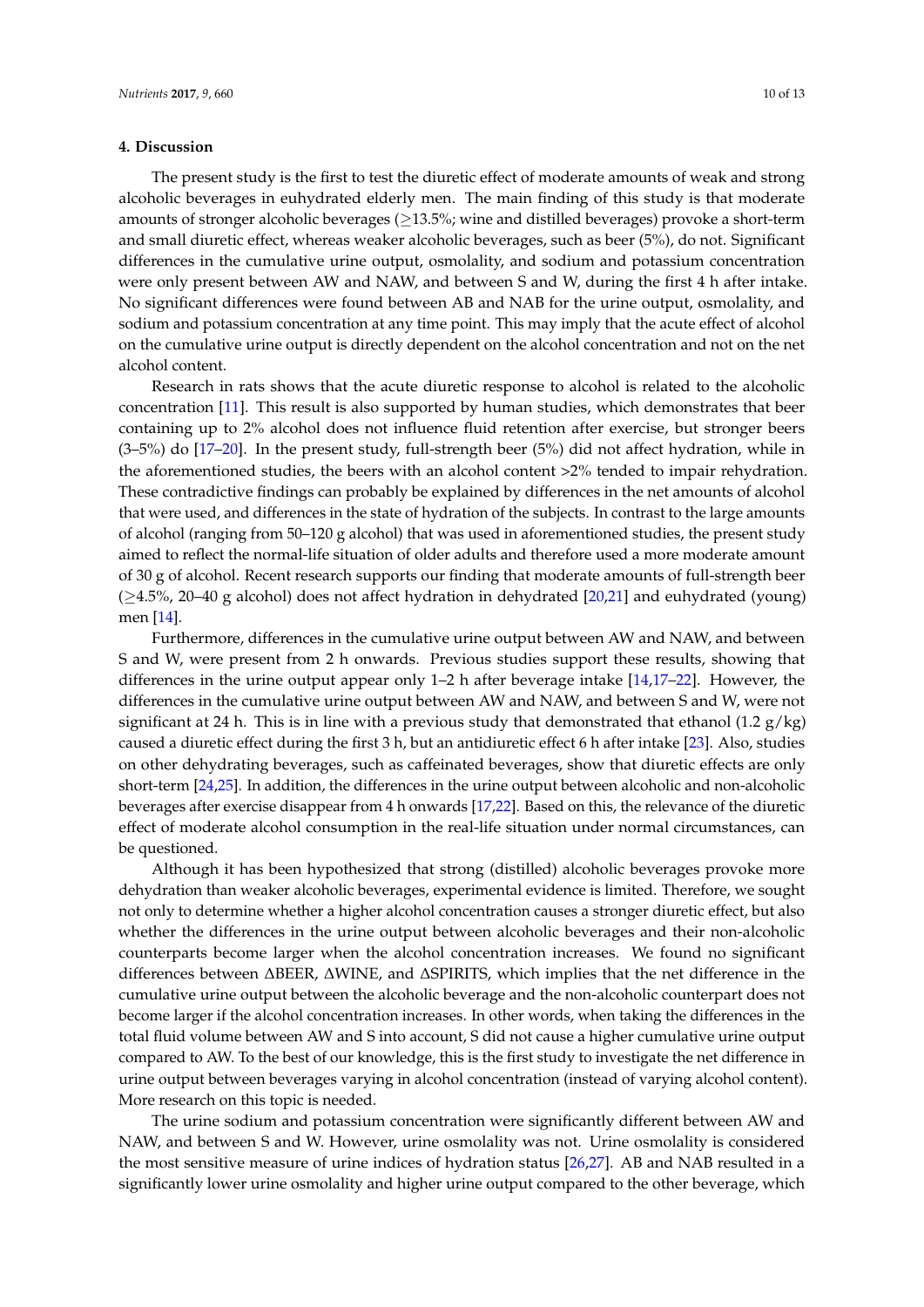indicates a better hydration status. This is most likely due to the larger fluid volume intake with AB and NAB consumption. This finding is also in line with previous research that shows that moderate amounts of low-strength alcoholic beverages can result in a net gain of water [\[15\]](#page-13-2).

Water requirements are not different for older adults compared to younger individuals. However, because of physiological changes due to ageing, older adults are at a higher risk of dehydration. A large proportion of the elderly consume alcohol in moderation, and, therefore, it is important to test the diuretic effects of moderate amounts of various alcoholic beverages in the elderly. This has not been previously done. Besides, as the diuretic effects are studied in a vulnerable population, it is plausible that the results also apply to younger men, because their body mass, water and sodium balance, and renal function, are, in general, better. However, research is needed to confirm this hypothesis. In addition, recent research suggests a gender difference in the regulation of urine production [\[28\]](#page-13-13). The present results should therefore not be directly translated to (elderly) women as their body mass and composition is different and the possible impact of hormones on fluid balance cannot be excluded [\[28\]](#page-13-13).

The present study has several strengths. First of all, the diet-controlled crossover design minimizes the influence of confounding variates. Secondly, by testing moderate amounts of alcohol in a normal-life situation, the results can easily be translated to the real-life situation. In addition, the study included a 24 h urine measurement which provides more insight into the duration of the effect, and thus the impact in daily life. This is also a limitation of this study as we cannot rule out the incompliance of urine collection and dietary instructions between 4 and 24 h, since this was done at home. However, if urine samples were incomplete, we expect this to have happened randomly, without influencing the outcome of the study. A second limitation comprises the nutritional differences between the alcoholic and control beverages. This could have influenced the rate of gastric emptying and thus the hydration rate during the first 4 h measurements. Eventually, the total amount of fluid would be reflected in the water balance, so we do not expect that this affected the interpretation of the data. In addition, it is important to note that the beverages were not consumed in the fasting state, but together with a meal. We expect that this minimizes the differences in gastric emptying and diuresis compared to the fasting state. We have deliberately chosen commercially available drinks to increase the practical applicability. Future research, however, might consider matching the beverages in terms of the nutritional composition. A final limitation is that no blood measurements were included, and, therefore, we are not able to provide insights on the mechanism underlying the diuretic effects of alcohol. To date, knowledge of the mechanism remains incomplete. In a healthy person, the circulating hormones arginine vasopressin and aldosterone largely determine the produced volume of urine [\[29\]](#page-13-14). Arginine vasopressin and aldosterone are regulated by the body's salt and water balance. The current hypothesis on the diuretic effect of alcohol states that ethanol increases the urine output by suppressing arginine vasopressin release of the posterior pituitary gland independently of blood osmolality [\[30–](#page-13-15)[32\]](#page-13-16). However, studies measuring arginine vasopressin levels after alcoholic and non-alcoholic beverages did not find differences in arginine vasopressin levels [\[17](#page-13-4)[,19\]](#page-13-17), suggesting that other mechanisms are involved [\[22\]](#page-13-7).

#### **5. Conclusions**

In conclusion, only moderate amounts of stronger alcoholic beverages ( $\geq$ 13.5%) resulted in a temporary diuretic effect compared to their non-alcoholic counterparts. AB and NAB did not differ at any time point in terms of the urine output, osmolality, and sodium and potassium concentration. This suggests that the consumption of moderate amounts of a weak alcoholic beverage such as beer is safe in terms of hydration for elderly men. Taking the results of previous studies into account, it seems that moderate amounts of weak alcoholic beverages do not negatively influence hydration status, but when the alcoholic strength and serving size increases, so does the acute diuretic effect. However, the diuretic effect of stronger alcoholic beverages was small and short-lived, and therefore, the diuretic effect of moderate alcohol consumption—independent of the alcohol concentration—may be transient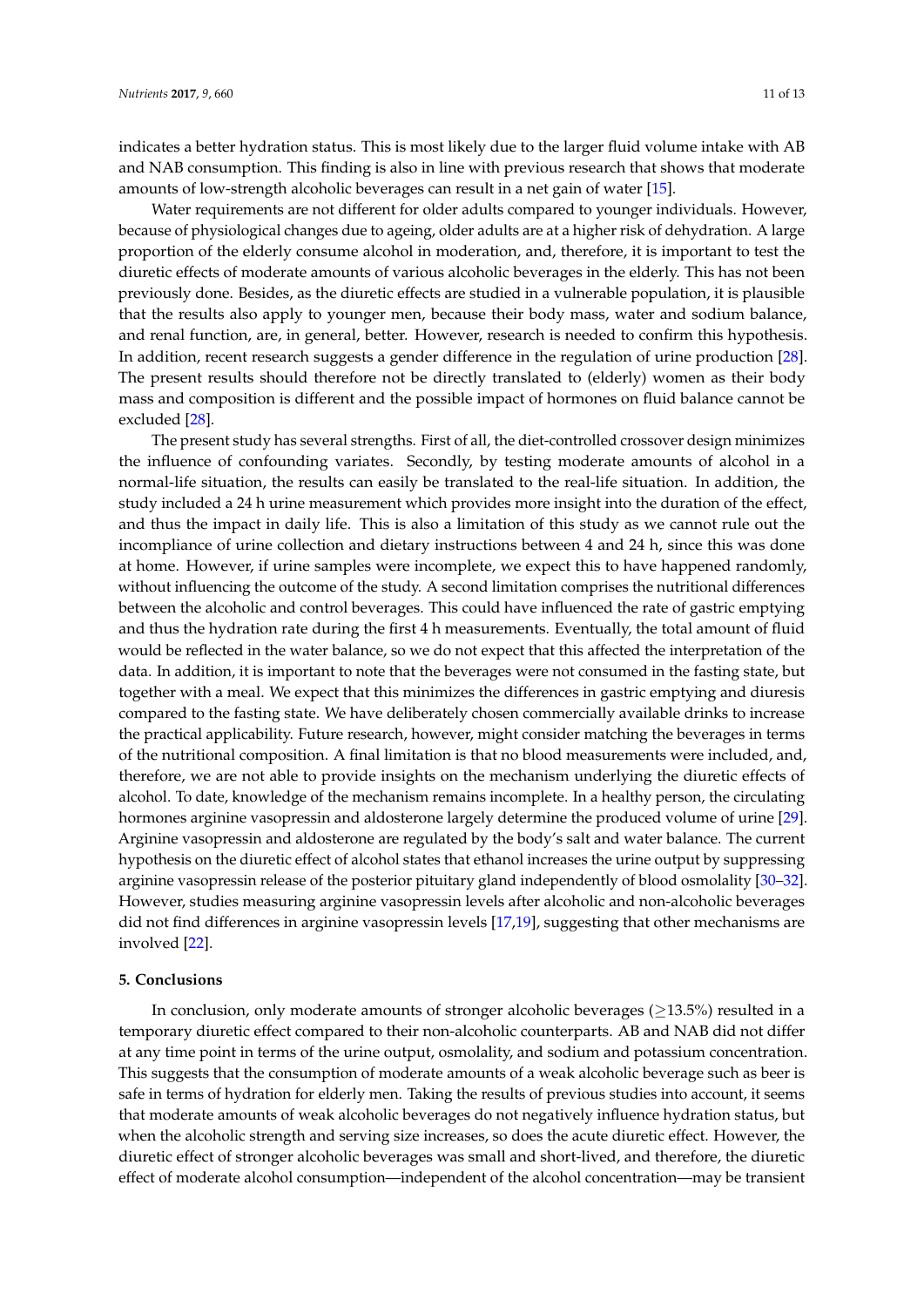and thus negligible in euhydrated elderly men. More research is needed to establish whether similar effects apply to women.

**Acknowledgments:** The authors acknowledge the funding of the European Hydration Institute and the financial contribution of the Dutch Beer Institute. We would like to thank Astrid de Wilde and Lilian Groesbeek for their assistance during the data collection, and the participants for their enthusiastic participation.

**Author Contributions:** M.T. designed the experiment and was the principal investigator; A.H.C.W. and A.S. collected the data; W.C. performed the main statistical analyses; K.C.M.M.P. and M.T. interpreted the data and wrote the paper. All authors have read and approved the submitted manuscript.

**Conflicts of Interest:** K.C.M.M.P., A.H.C.W. and A.S. were employed by the Dutch Beer Institute during executing the study and writing the manuscript. The founding sponsors had no role in the design of the study, the analyses, or in the decision to publish the results. None of the other authors have conflicts of interests to declare.

#### **Abbreviations**

The following abbreviations are used in this manuscript:

| AB             | Alcoholic beer                         |
|----------------|----------------------------------------|
| NAB            | Non-alcoholic beer                     |
| AW             | Alcoholic wine                         |
| NAW            | Non-alcoholic wine                     |
| S              | Spirits                                |
| W              | Water                                  |
| $%$ abv        | Alcohol by volume                      |
| <b>BrAC</b>    | Breath alcohol content                 |
| $\Delta$ BEER  | Urine output AB minus urine output NAB |
| <b>AWINE</b>   | Urine output AW minus urine output NAW |
| <b>ASPIRIT</b> | Urine output S minus urine output W    |

#### **References**

- <span id="page-12-0"></span>1. Population Division, Department of Economic and Social Affairs, United Nations. *World Population Ageing 2015*; United Nations: New York, NY, USA, 2015.
- <span id="page-12-1"></span>2. Faes, M.C.; Spigt, M.G.; Olde Rikkert, M.G.M. Dehydration in Geriatrics. *Geriatr. Aging* **2007**, *10*, 590–596.
- <span id="page-12-2"></span>3. Schols, J.M.; De Groot, C.P.; van der Cammen, T.J.; Olde Rikkert, M.G. Preventing and treating dehydration in the elderly during periods of illness and warm weather. *J. Nutr. Health Aging* **2009**, *13*, 150–157. [\[CrossRef\]](http://dx.doi.org/10.1007/s12603-009-0023-z) [\[PubMed\]](http://www.ncbi.nlm.nih.gov/pubmed/19214345)
- <span id="page-12-3"></span>4. Manz, F. Hydration and disease. *J. Am. Coll. Nutr.* **2007**, *26*, 535S–541S. [\[CrossRef\]](http://dx.doi.org/10.1080/07315724.2007.10719655) [\[PubMed\]](http://www.ncbi.nlm.nih.gov/pubmed/17921462)
- <span id="page-12-4"></span>5. Armstrong, L.E. Challenges of linking chronic dehydration and fluid consumption to health outcomes. *Nutr. Rev.* **2012**, *70*, S121–S127. [\[CrossRef\]](http://dx.doi.org/10.1111/j.1753-4887.2012.00539.x) [\[PubMed\]](http://www.ncbi.nlm.nih.gov/pubmed/23121346)
- <span id="page-12-5"></span>6. Maughan, R.J. Hydration, morbidity, and mortality in vulnerable populations. *Nutr. Rev.* **2012**, *70*, S152–S155. [\[CrossRef\]](http://dx.doi.org/10.1111/j.1753-4887.2012.00531.x) [\[PubMed\]](http://www.ncbi.nlm.nih.gov/pubmed/23121352)
- <span id="page-12-6"></span>7. Plebani, J.G.; Oslin, D.W.; Lipson, A.B. Alcohol use in the elderly. In *Alcohol: Science, Policy and Public Health*, 1st ed.; Boyle, P., Boffetta, P., Lowenfels, A.B., Burns, H., Brawley, O., Zantoski, W., Rehm, J., Eds.; Oxford University Press: Oxford, UK, 2013; pp. 161–168.
- <span id="page-12-7"></span>8. Hobson, R.M.; Maughan, R.J. Hydration status and the diuretic action of a small dose of alcohol. *Alcohol Alcohol.* **2010**, *45*, 366–373. [\[CrossRef\]](http://dx.doi.org/10.1093/alcalc/agq029) [\[PubMed\]](http://www.ncbi.nlm.nih.gov/pubmed/20497950)
- <span id="page-12-8"></span>9. European Hydration Institute (EHI). Key Tips on Hydration—Ensuring Older People Remain Adequately Hydrated. Available online: [http://www.europeanhydrationinstitute.org/portfolioensuring-older-people](http://www.europeanhydrationinstitute.org/portfolioensuring-older-people-remain-adequately-hydrated)[remain-adequately-hydrated](http://www.europeanhydrationinstitute.org/portfolioensuring-older-people-remain-adequately-hydrated) (accessed on 11 October 2016).
- <span id="page-12-9"></span>10. British Nutrition Foundation. Healthy Hydration Guide. Available online: [https://www.nutrition.org.uk/](https://www.nutrition.org.uk/healthyliving/hydration/healthy-hydration-guide.html?tmpl=component&print=1&page=) [healthyliving/hydration/healthy-hydration-guide.html?tmpl=component&print=1&page=](https://www.nutrition.org.uk/healthyliving/hydration/healthy-hydration-guide.html?tmpl=component&print=1&page=) (accessed on 11 October 2016).
- <span id="page-12-10"></span>11. Crow, L.T. Diencephalic influence in alcohol diuresis. *Physiol. Behav.* **1968**, *3*, 319–322. [\[CrossRef\]](http://dx.doi.org/10.1016/0031-9384(68)90107-8)
- <span id="page-12-11"></span>12. Eggleton, M.G. The diuretic action of alcohol in man. *J. Physiol.* **1942**, *101*, 172–191. [\[CrossRef\]](http://dx.doi.org/10.1113/jphysiol.1942.sp003973) [\[PubMed\]](http://www.ncbi.nlm.nih.gov/pubmed/16991552)